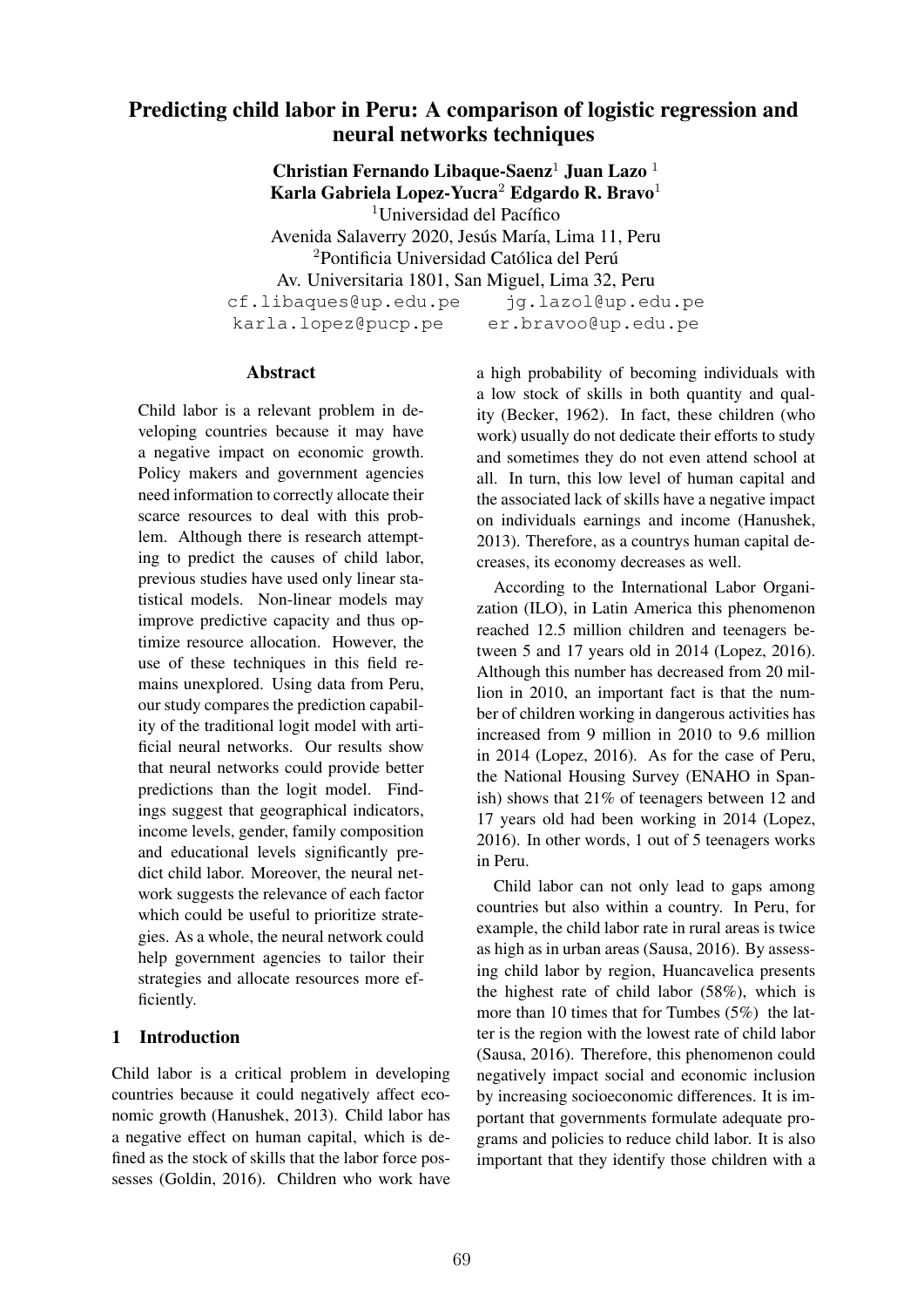high probability of becoming workers in order to allocate resources in the correct place. There are various techniques to achieve this goal. We have traditional techniques such as logit models, and modern techniques such as neural networks. The principal difference is that the former capture linear effects, while the latter can capture non-linear relationships. It is important to have a model with high predictive capability, and therefore it is necessary to compare the predictive power of the different models.

Table 1 shows a summary of the issues covered by previous research in this field. All these studies used traditional techniques; to the best of our knowledge, in this field there are few studies using modern techniques such as neural networks. For example, Rodrigues, Prata, and Silva (2015) used data from Brazil and decision trees to search for patterns in the variables explaining child labor. The objective of the present study is to compare the predictive power of traditional and modern models in regard to child labor (i.e., correctly identify those children who work). It is expected that our results will shed light on the difference between models in terms of predictive power. By identifying the antecedents to child labor and the technique with the best predictive power, we will be able to provide recommendations to the Peruvian government.

## 2 Theoretical background

Classification problems such as the child labor issue can be addressed by several techniques, both parametric and non-parametric. Parametric techniques (e.g., discriminant analysis, the logit model) require the prior specification of a function (or model) that relates the independent variables  $(X_i)$  with the dependent variable  $(Y)$ . In practical terms, this function may be known grounded in theory or assumed. These techniques use observations of  $Y$  and  $X_i$  to estimate the parameters of the function. Once the parameters have been estimated, they can be used for prediction with new participants. One disadvantage of the parametric techniques is that they have a rigid structure (the mathematical function does not change and it only allows for estimating the parameters). Thus, these techniques may not be appropriate to represent phenomena that do not follow well-known mathematical functions.

In contrast, non-parametric techniques (e.g., artificial neural networks) do not assume a function a priori but instead approximate the function based on observation. Once the function has been approximated, it can be used to predict new cases. One relative advantage of these techniques is that they can represent complex non-linear mathematical functions. In other research arenas, this flexibility of non-parametric techniques has, under certain conditions, demonstrated the superiority of its predictive power over that of parametric techniques (e.g., Abdou et al., 2008; Altman et al., 1994).

Our research compares the logit model (parametric technique) with artificial neural networks (non-parametric technique) in the field of child labor. The application of these models for predictive purposes involves the following steps:

- The sample is randomly divided into two subsamples.
- *•* The parameters of the model are estimated with one of the subsamples.
- The predictive capacity of the model (number of hits over total observations) is assessed.
- With these estimated parameters, prediction of the dependent variable for the other subsample is conducted.
- The predictive capacity of the model (with the test data) is assessed.

## 2.1 Logit model

The logit model is a method that uses independent variables to estimate the probability of occurrence of a discrete outcome in the dependent variable (Lattin et al., 2003). According to the number of discrete outcomes, this technique can be divided into binary logit or multinomial logit models (Hosmer et al., 2013; Lattin et al., 2003). The former defines a dependent variable with two discrete outcomes whereas the latter represents a logit model with more than two discrete outcomes for the dependent variable (Hosmer et al., 2013; Lattin et al., 2003). In both cases, the discrete outcomes for the dependent variable should be mutually exclusive (Lattin et al., 2003).

The logit model has a straightforward and closed functional form that is easily estimated using maximum likelihood methods (Lattin et al.,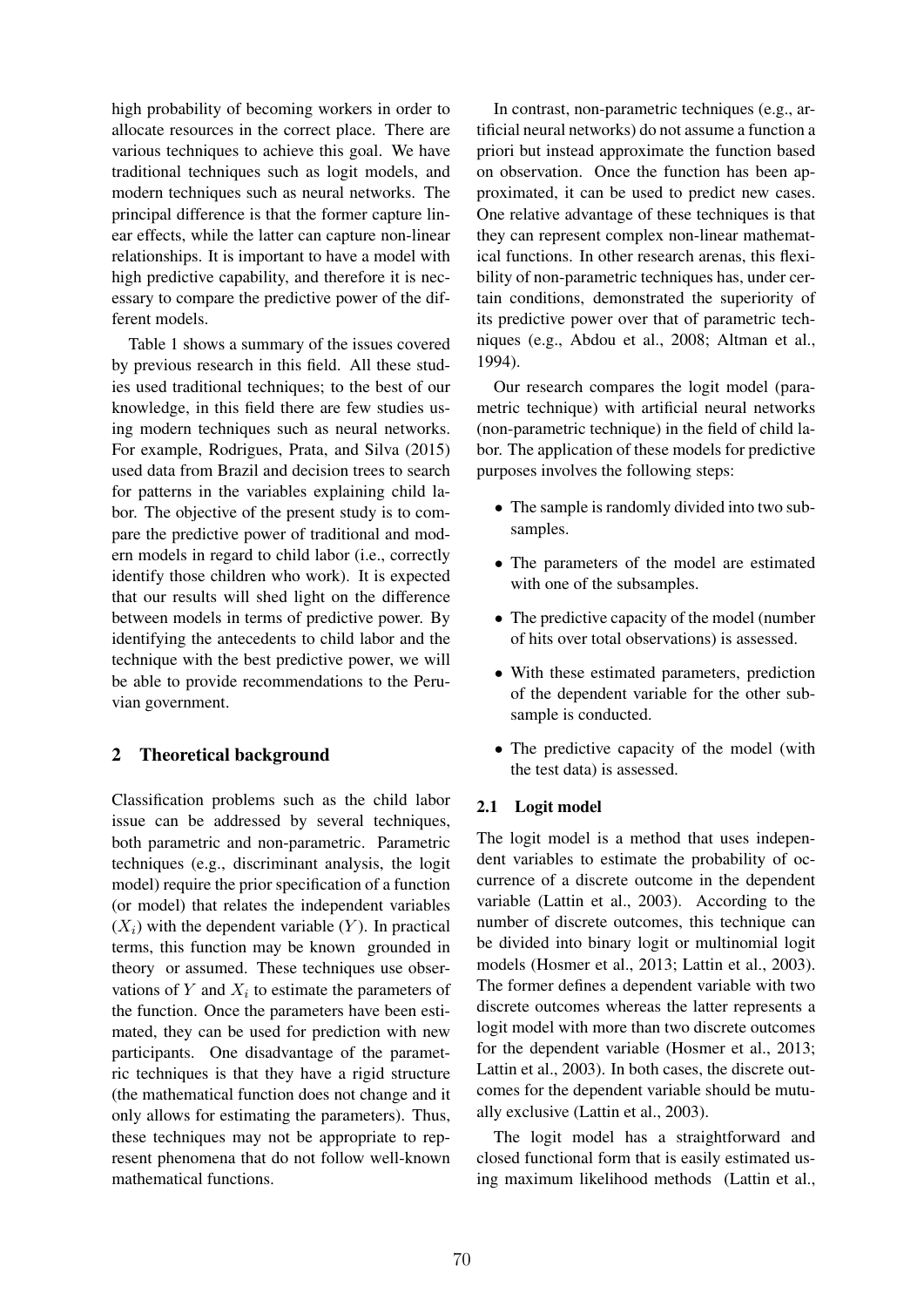| Table 1: Literature review            |                                                           |  |  |  |
|---------------------------------------|-----------------------------------------------------------|--|--|--|
| Author                                | Topic                                                     |  |  |  |
| Rodríguez (2002)                      | Impact of family factors on education                     |  |  |  |
| Emerson and Souza (2002)              | Impact of gender on child labor                           |  |  |  |
| Sapelli and Torche (2004)             | Determinants of school desertion                          |  |  |  |
| Lavado and Gallegos (2005)            | Characteristics of children with high probability of      |  |  |  |
|                                       | leaving the school                                        |  |  |  |
| García (2006)                         | Relationship between home responsibilities and work       |  |  |  |
| Gunnarsson, Orazem, and Snchez (2006) | Impact of child labor on education performance            |  |  |  |
| Alcázar (2008)                        | Determinants of school desertion in rural areas           |  |  |  |
| Rodríguez and Vargas (2008)           | Consequences of child labor                               |  |  |  |
| Rodríguez and Vargas (2009)           | Characteristics and nature of economic activity in child  |  |  |  |
|                                       | labor                                                     |  |  |  |
| Lima, Mesquita , and Wanamaker (2015) | Effect of family wealth on the utilization of child labor |  |  |  |
| Le and Homel $(2015)$                 | Impact of child labor on education performance            |  |  |  |
| He $(2016)$                           | Relationship between child labor and a child's aca-       |  |  |  |
|                                       | demic achievement                                         |  |  |  |

2003, p. 475). The logit technique does not assume restrictions on the normality of the distribution of variables (Press and Wilson, 1978). Also, independent variables can be both continuous and categorical variables (Lattin et al., 2003). This technique is a special case of regression, which uses a transformation of the discrete dependent variable. This model assumes: 1) a categorical dependent variable with mutually exclusive outcomes, 2) independent variables can be continuous or categorical, 3) independence of observations, 4) absence of multicollinearity between independent variables, 5) a linear relationship between the continuous independent variables and the logit transformation of the dependent variable, and 6) absence of outliers.

The logit model is defined by the following function:

$$
Logit(p_i) = Ln\left(\frac{p_i}{1-p_i}\right) = \alpha + X_i^T \beta + \varepsilon_i \tag{1}
$$

where  $p_i$  is the probability that an observation takes a specific outcome of the dependent variable,  $\alpha$  is the constant term;  $\beta$  is the corresponding vector of the coefficients; and  $\varepsilon_i$  is the error term.

#### 2.2 Artificial neural networks

A neural network is, in a general sense, a machine designed to model the way in which the brain performs a particular task or function of interest (Haykin, 1998). The functioning of the brain

is applied in this design because of its " $( \dots )$  capability to organize its structural constituents, known as neurons, so as to perform certain computations (e.g., pattern recognition, perception, and motor control) many times faster than the fastest digital computer in existence today" (Haykin, 1998, p. 23). Therefore, a neural network resembles the brain mainly in two aspects: 1) the way knowledge is acquired by the network from its environment (i.e., learning process); and 2) the strength of interneuron connections (i.e., synaptic weights), which are used to store the acquired knowledge (Haykin, 1998). Accordingly, an artificial neural network is a physical cellular network that is able to acquire, store, and utilize experiential knowledge (Zurada, 1992). A fundamental unit in the operation of a neural network is the neuron. It is an information-processing unit which has three basic elements: a set of synapses or connecting links, each one with a weight or strength of its own; an adder for summing the input signals; and an activation function for limiting the amplitude of the output of a neuron (Haykin, 1998, p. 32). The neurons perform simple operations, transmitting their results to neighboring processors. Hence, the ability of a neural network to perform non-linear relationships between its inputs and outputs makes it a useful technique for pattern recognition and modeling of complex systems (Bishop, 1995).

According to their topology, neural networks can be feedforward or feedback networks. In the former, the mapping goes from an input to an out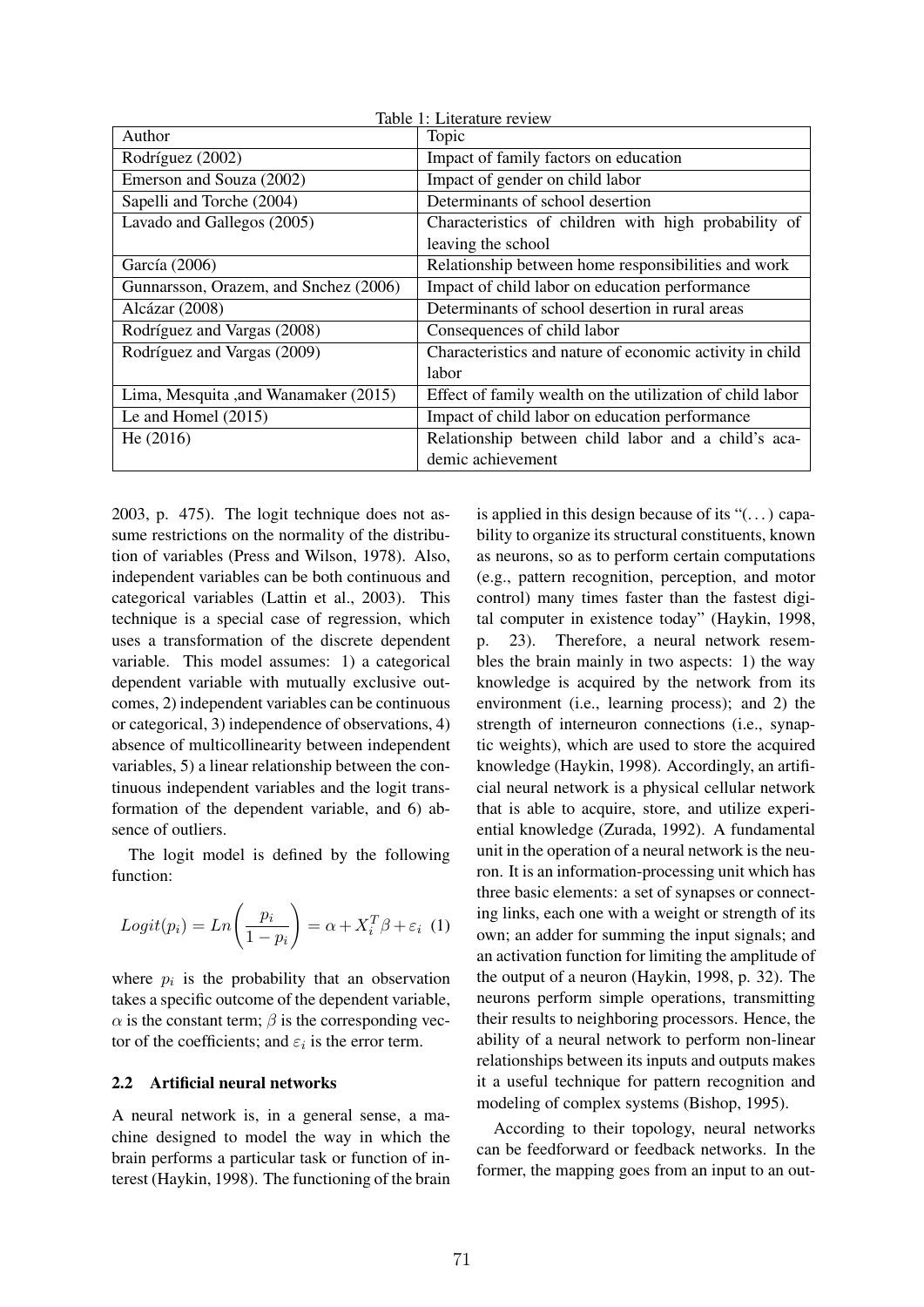put layer instantaneously since there is no delay between them. This type of network is characterized by its lack of feedback which implies that the neural network has no explicit connection between layers (Zurada, 1992). In contrast, the latter has a connection between the output and input layers (Zurada, 1992).

Another typology of neural networks is related to the learning paradigm which distinguishes between supervised learning and non-supervised learning. The first implies that the knowledge of the environment available to the teacher is transferred to the neural network through training as fully as possible (Haykin, 1998). Also, it implies an error-correction learning in which the network parameters are adjusted under the combined influence of the training vector (i.e., example) and the error signal (i.e., difference between the desired response and the actual response of the network). This adjustment is carried out step by step in order to make the neural network emulate the teacher (Haykin, 1998). On the other hand, the second does not consider a teacher to oversee the learning process. In this case, there are no labeled examples of the function to be learned by the network. The learning of an input-output mapping is performed through continued interaction with the environment or based on the optimization of its parameters in order to develop the ability to form internal representations (Haykin, 1998).

This research uses a Multilayer Perceptron neural network with a back-propagation algorithm which consists of applying a family of gradientbased optimization methods to find the optimal value of the weights based on minimizing the error norm between the desired output and the output calculated by the neural network (Rumelhart et al., 1986). In this type of network, the processing is performed by the inputs. The output obtained is compared to the expected output. From the obtained error, a process of adjustment of weights is applied, attempting to minimize the error.

## 2.3 Child labor in Peru

The concept of child labor varies from country to country depending on the cultural context. According to the ILO, child labor refers to a work that is dangerous and harmful to the physical, mental, or moral wellness of the child, interfering with his/her education.

In the case of Peru, the minimum age for a child to be allowed to legally work is 14 years old, as long as these activities do not harm their integrity nor negatively impact their studies (Lopez, 2016). Also, they must have the permission of their parents or legal guardians to engage in these activities. In exceptional cases, children between 12 and 14 years old could also work as long as the work meets the same requirements (Lopez, 2016). In the present research, a child was considered to be a worker if he/she helps in the family business, in domestic tasks in a house that is not his or her own, in producing products to be sold, in agriculture activities, in selling products or providing services.

According to the National Housing Survey, child labor between 6 and 13 years old in rural areas (67.5%) is twice as prevalent as child labor in urban areas (32.5%). However, in the range from 14 to 17 years old, the values are similar (49.7% and 50.3% for rural and urban areas, respectively). Another important issue is that child labor rates significantly differ between cities. For example, Huancavelica is the city with the highest rate of child labor with 79.0%, followed by Puno, Huanuco, and Amazonas with 69.0%, 65.0%, and 64.0% respectively. Trujillo has the lowest child labor rate, at about 5.0%, which is significantly lower than the others. Not surprisingly, the cities with the highest rates of child labor are also those with the lowest incomes per capita. Furthermore, according to the National Institute of Statistics and Informatics (INEI in Spanish), economic activity for females (63.3%) is considerable lower than for males (81.4%).

Based on the above paragraph, we included variables capturing: 1) age and gender; 2) type of residence area such as urban/rural, region, stratum, and schooling available; and 3) socioeconomic variables such as expenses, education of the family head, type of housing, housing ownership, and housing status (adequacy, coverage of basic needs, sanitation). In addition, following (Lopez, 2016), we included family characteristics as potential antecedents to child labor. Indeed, families where both parents work are less likely to have their children working, while the number of children could increase the probability that one or more children work. In these cases, the oldest child is the one with the highest probability of engaging in economic activities. Finally, current schooling status could also be a potential factor for child labor be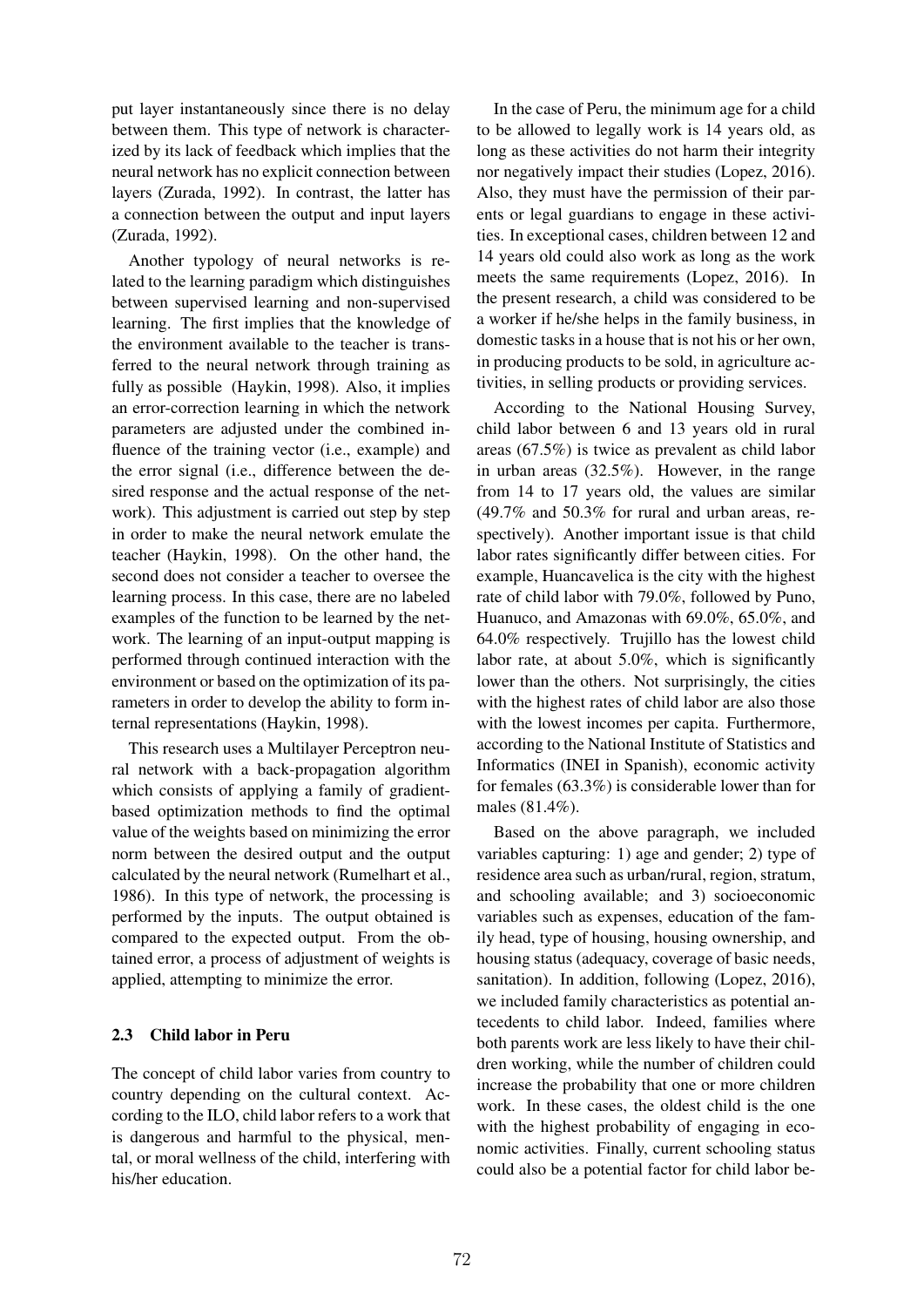cause those children who are behind in their studies are potentially engaged in other activities.

## 3 Research method

#### 3.1 Measurement model

Table 2 defines our variables and shows the measurement items used in each one.

## 3.2 Data collection and analysis

Data were collected from the Peruvian National Housing Survey (ENAHO) for the year 2014. We eliminated the data for the months of January, February and March to eliminate seasonality. The rationale is that those months are holidays in Peruvian schools and thus the probability of child labor is high but does not imply that children stop studying to carry it out. Data include children between 12 and 17 years old at the national level who meet the following criteria: 1) is the son/daughter of the head of the family, and 2) he/she has not yet finished school.

For analysis, we used logit and neural networks techniques to find the antecedents to child labor and to classify children according to the probability of becoming a worker. We used these two techniques to compare predictive power because a correct prediction may allow governments to correctly allocate resources to deal with this problem. The first technique is based on linear relationships, while the latter can manage non-linear effects. Thus, differences in their results are expected. In the case of the logit model, we randomly divided the full sample into 2 subsamples: 1) a training subsample consisting of 85% of the full sample, and 2) a test subsample made up of the remaining 15%. We used the training subsample to calibrate the model (i.e., estimate the parameters of the function), and the test subsample to assess the predictive power of these results. In the case of neural networks, we randomly divided the sample into 3 subsamples: 1) a training subsample (70% of the total data), 2) a validation subsample (15% of the total data), and 3) a test subsample (15% of the total data). We used the training and validation subsamples together to estimate the parameters of the model. To avoid overfitting and guarantee that the results of this stage could be generalized, we validated the predictive quality of the model with only the validation subsample every 1000 interactions. This process allows

a better estimation of the weights of the network. Finally, we assessed the predictive power of the model with the test subsample.

## 4 Results

## 4.1 Logit results

We conducted a preliminary analysis including all 17 independent variables. Results show that only 9 variables were statistically significant (variables with coefficients with p-value less than 0.05) in explaining the variance of our dependent variable (WORK). The other 8 variables (p-values higher than 0.05) were not considered in the subsequent analysis given that they do not have any impact on the dependent variable. Retained variables are divided into 6 categorical variables: UR-BAN, AREA, STRATUM, OWN, ADEQ, and UNMET; and 3 continuous variables: EXPENSE, EDU HEAD, and SIBLINGS. We calculated the coefficients of the model using equation (1), where *p<sup>i</sup>* is the probability that child *i* becomes a worker.

We assessed whether assumptions of logistic regression were met. Assumptions 1, 2, and 3 were determined by the model and data collection. For assumption 4, we conducted a linear regression to obtain VIF values. All VIF values were lower than 5 (the independent variable URBAN has the highest VIF value at 2.274). Therefore, there is no evidence of multicollinearity problems in our model (Hair et al., 2011). For the fifth assumption, we used the Box and Tidwell (1962) procedure. This procedure establishes that if the interaction between an independent continuous variable and its natural logarithm transformation is found to be significant, this variable is not linearly related to the logit of the dependent variable. In addition, following Tabachnick and Fidells (2007) recommendation, we used a Bonferroni correction for the statistical significance level by dividing it by the number of independent variables running this test including the constant term. This correction provided a significance level of 0.0038 (i.e., 0.05/13, where 0.05 is the original significance level and 13 is the sum of variables including the constant term: 1 constant term, 6 categorical independent variables, 3 continuous independent variables, and 3 interaction terms). P-values for the interaction terms were 0.688 for EDU HEAD, 0.999 for SIBLINGS, and 0.0041 for EXPENSE. Based on this assessment, all p-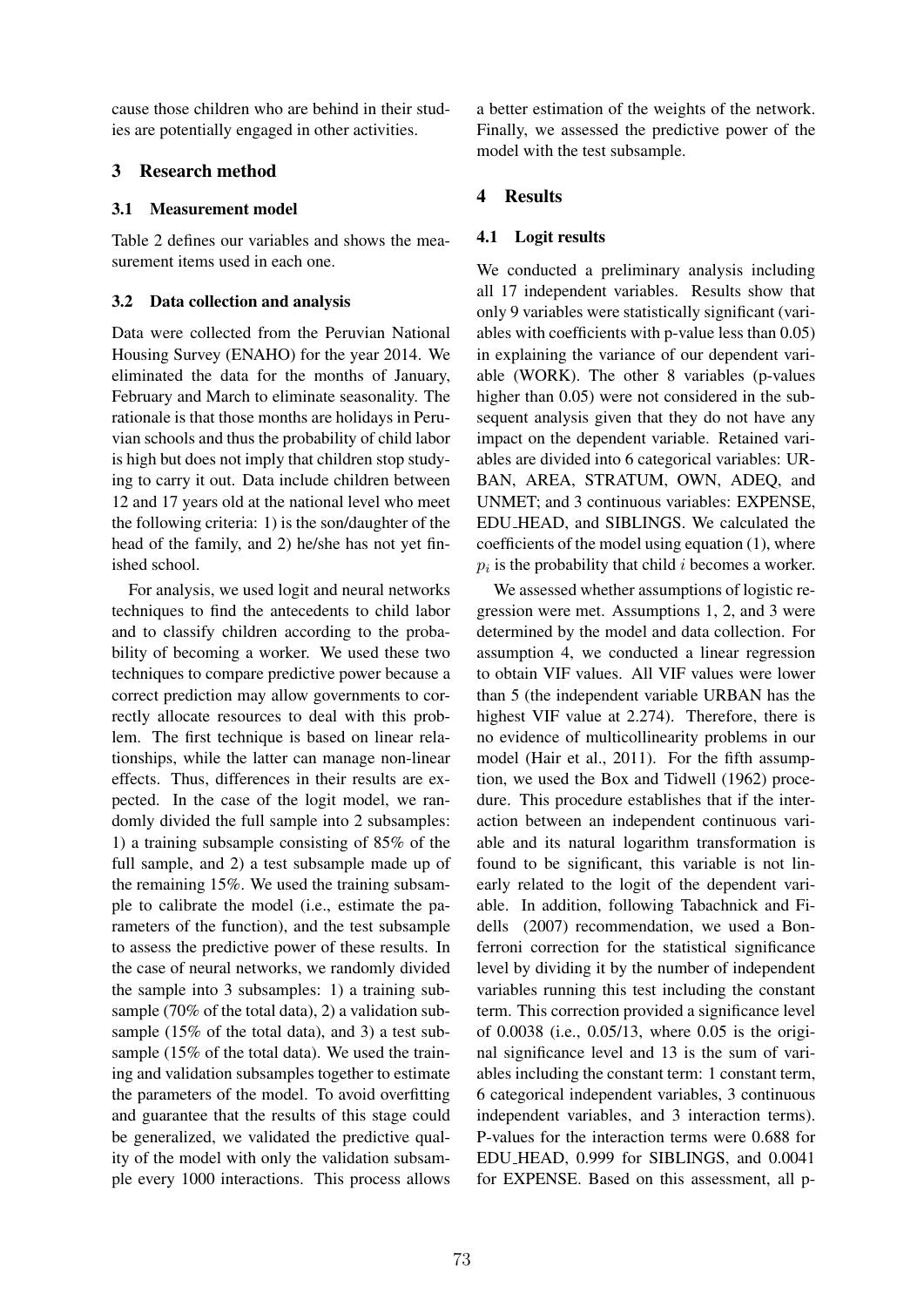|                                            | Table 2: Measurement items                                                                                                               |  |  |  |
|--------------------------------------------|------------------------------------------------------------------------------------------------------------------------------------------|--|--|--|
| <b>Variable</b>                            | <b>Description</b>                                                                                                                       |  |  |  |
|                                            | <b>Dependent Variable</b>                                                                                                                |  |  |  |
| Worker (WORK)                              | $1 =$ If the child works                                                                                                                 |  |  |  |
| $0 =$ If the child exclusively studies     |                                                                                                                                          |  |  |  |
|                                            | <b>Continuous Independent Variables</b>                                                                                                  |  |  |  |
| Age (AGE)                                  | Age of the child (in years)                                                                                                              |  |  |  |
| Education of the family head<br>(EDU_HEAD) | Level of schooling of the head of the family (in years)                                                                                  |  |  |  |
| Younger siblings (SIBLINGS)                | Number of children under 5 years old in the family                                                                                       |  |  |  |
| Family composition (COMPO)                 | Ratio of the number of adults (18 years old or older) to the number<br>of children (younger than 18 years old) in the family             |  |  |  |
| Education centers (CENTER)                 | Ratio of the number of education centers to the number of school-<br>age children in the province of residence of the family             |  |  |  |
| Monthly expense (EXPENSE)                  | Natural logarithm of the total monthly expense per family mem-<br>ber                                                                    |  |  |  |
|                                            | <b>Categorical Independent Variables</b>                                                                                                 |  |  |  |
| Maleness (MALE)                            | $1 =$ If the child is male<br>$0 =$ If the child is female                                                                               |  |  |  |
| Urban (URBAN)                              | $1 =$ If the residence of the family is located in the urban area<br>$0 =$ If the residence of the family is located in a non-urban area |  |  |  |
| Oldest child (OLD_CHI)                     | $1 =$ If the child is the oldest in the family                                                                                           |  |  |  |
|                                            | $0 =$ If the child is not the oldest in the family                                                                                       |  |  |  |
| School backwardness (DELAY)                | $1 =$ If the child presents school backwardness                                                                                          |  |  |  |
|                                            | $0 =$ If the child does not present school backwardness                                                                                  |  |  |  |
| Geographic area (AREA)                     | $1 = North Coast$                                                                                                                        |  |  |  |
|                                            | $2$ = Center Coast                                                                                                                       |  |  |  |
|                                            | $3 =$ South Coast                                                                                                                        |  |  |  |
|                                            | $4 = North$ Highlands                                                                                                                    |  |  |  |
|                                            | $5 =$ Center Highlands                                                                                                                   |  |  |  |
|                                            | $6 =$ South Highlands                                                                                                                    |  |  |  |
|                                            | $7 = \text{Jangle}$                                                                                                                      |  |  |  |
|                                            | $8 =$ Lima Metropolitan Area                                                                                                             |  |  |  |
| Geographic stratum                         | $1 =$ More than 100,000 dwellings                                                                                                        |  |  |  |
| (STRATUM)                                  | $2 =$ From 20,001 to 100,000 dwellings                                                                                                   |  |  |  |
|                                            | $3 =$ From 10,001 to 20,000 dwellings                                                                                                    |  |  |  |
|                                            | $4 =$ From 4,001 to 10,000 dwellings                                                                                                     |  |  |  |
|                                            | $5 =$ From 401 to 4,000 dwellings                                                                                                        |  |  |  |
|                                            | $6 = 400$ dwellings or fewer                                                                                                             |  |  |  |
|                                            | $7 =$ Composite rural area                                                                                                               |  |  |  |
|                                            | $8 =$ Simple rural area                                                                                                                  |  |  |  |
| Type of housing (TYPE)                     | $1 =$ Independent house                                                                                                                  |  |  |  |
|                                            | $2 =$ Apartment in building                                                                                                              |  |  |  |
|                                            | $3$ = Chalet                                                                                                                             |  |  |  |
|                                            | $4 = Neighbourhood house$                                                                                                                |  |  |  |
|                                            | $5 =$ Shack or cottage                                                                                                                   |  |  |  |
|                                            | $6 =$ Improvised housing                                                                                                                 |  |  |  |
| $7 = \text{Non-housing premises}$          |                                                                                                                                          |  |  |  |
|                                            | $8 = Other$                                                                                                                              |  |  |  |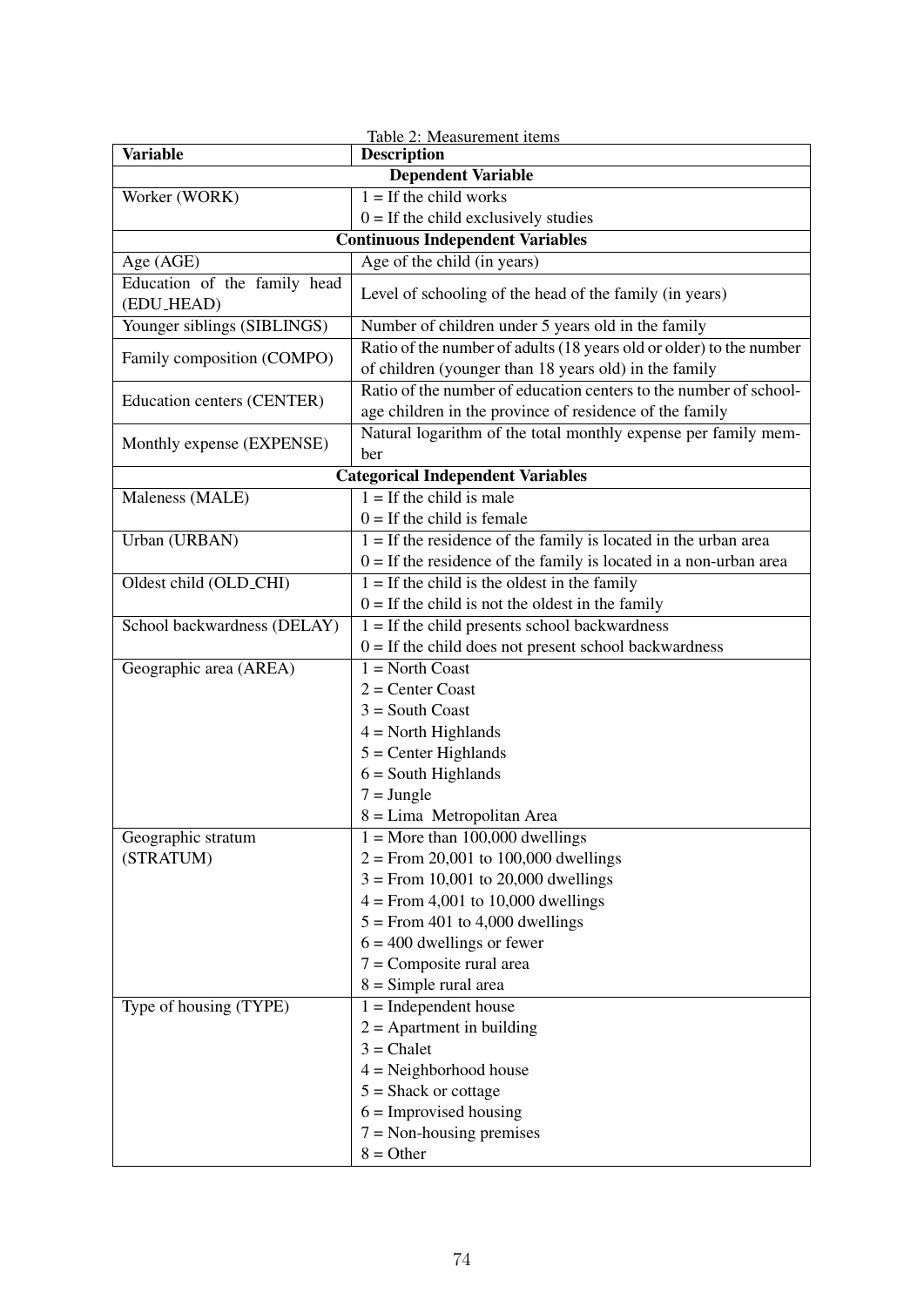| Housing ownership (OWN)   | $1 =$ Rented                                       |  |  |
|---------------------------|----------------------------------------------------|--|--|
|                           | $2 =$ Owned by the family, totally paid            |  |  |
|                           | $3 =$ Owned by the family, as result of squatting  |  |  |
|                           | $4 =$ Owned by the family, paying off a loan       |  |  |
|                           | $5 =$ Given by the workplace of one of the members |  |  |
|                           | $6 =$ Given by other family or institution         |  |  |
|                           | $7 =$ Other                                        |  |  |
| Housing inadequacy (ADEQ) | $1 =$ If the housing is inadequate                 |  |  |
|                           | $0 =$ If the housing is adequate                   |  |  |
| Uncovered basic needs     | $1 =$ If the housing has unmet basic needs         |  |  |
| (UNMET)                   | $0 =$ If the housing has not unmet basic needs     |  |  |
| Absence of sanitation     | $1 =$ If the house does not have sanitation        |  |  |
| (HYGIENIC)                | $0 =$ If the housing has sanitation                |  |  |

values were over the value of 0.0038 and thus our model satisfied the linearity assumption. For the sixth assumption, we found 4 outliers of concern which were not considered in subsequent analysis. Results of the logistic model are presented in Table 3. Our model is statistically significant  $(x^{2} = 2300.885, df = 25, p = 0.000)$ , and explains between 33.2% and 47.8% of the variance in child labor.

In terms of predictive value, our model correctly predicted 82.61% of cases, with 55.80% of correct positive classifications (sensitivity) and 93.02% of correct negative classifications (specificity). Accordingly, our model has an efficiency (average of sensitivity and specificity) of 74.41% and a mean absolute percentage error (MAPE) of 17.39%. Although our model has an adequate overall predictive power, the Hosmer and Lemeshow goodness of fit test was significant  $(\chi^2 = 39.889, df =$  $8, p = 0.000$ ) showing that it is poor at predicting the categorical outcomes. The reason for this finding may be the difference between sensitivity and specificity. Finally, coefficients (B) were found to be significant based on the Wald test. Table 3 also shows the standard error (SE) of the coefficients and their odd ratio (OR). We then assessed the model with our test subsample. Our model correctly predicted 80.64% of all the cases in this sample, with a sensitivity of 52.78%, a specificity of 91.88%, an efficiency of 72.33%, and a MAPE of 19.36%.

#### 4.2 Neural network results

For purposes of comparison, we chose a simple neural network. Accordingly, we used a hidden layer with activation functions Hyperbolic tan-

gentsigmoidy, and an output layer with activation functions Log-sigmoid. The value of weights and bias are updated according to gradient descent momentum and an adaptive learning rate. The training parameters of the neural network were: Maximum number of epochs to train: 40000, learning rate: 0.01, momentum constant: 0.7, performance goal: 10-5. These values were set following current literature (Haykin, 1998; Zurada, 1992). They were also adjusted during the training process using an adaptive algorithm to find better parameters.

The first neural network used the 17 proposed independent variables (inputs). With the training and validation subsamples we obtained the best neural network made up of 38 neurons in the hidden layer and 1 neuron in the output layer. This model predicted 88.26% of all the cases, with a sensitivity of 90.97% and specificity of 87.21%. The efficiency of the model was thus 89.09%, and the MAPE was 11.74%. When applying this model to the test subsample, it predicted 85.11% of all the cases, with a sensitivity of 90.02%, a specificity of 79.42%, an efficiency of 84.72%, and a MAPE of 14.89%.

In addition, by analyzing the weight of the inputs of the neural network, we ranked the independent variables from the highest to the lowest effect: AREA (7.7), EXPENSE (7.4), HYGIENIC (7.4), STRATUM (7.0), MALE (6.2), OWN (6.0), SIBLINGS (5.9), TYPE (5.9), OLD CHI (5.9), AGE (5.7), EDU HEAD (5.5), COMPO (5.5), ADEQ (5.1), DELAY (5.0), CENTER (4.9), UR-BAN (4.6), and UNMET (4.4).

The second neural network used only the 9 variables that were statistically significant in the logit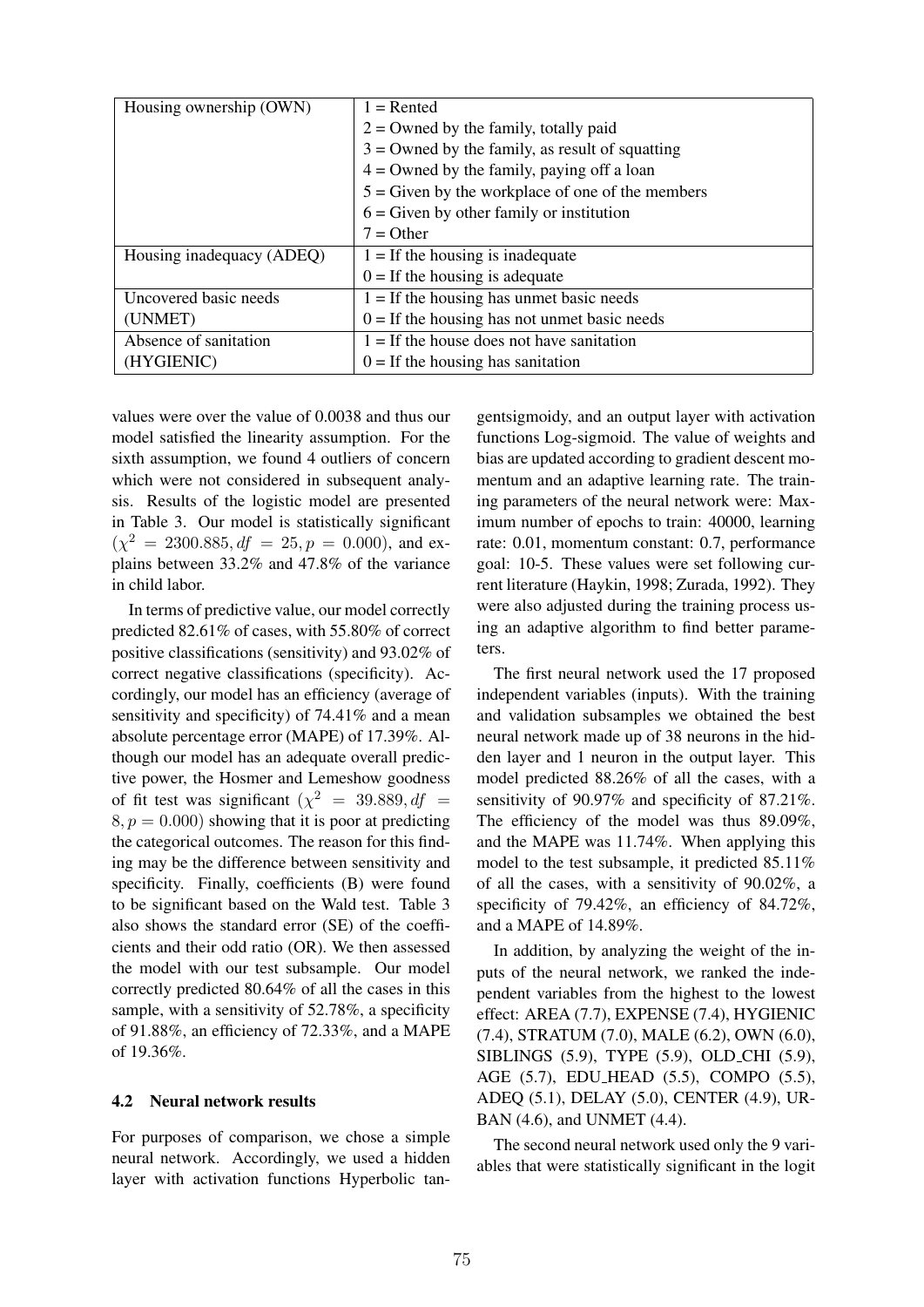| <b>Variables</b>    | <b>Model 1 (N=700)</b>             |                 |            |           |
|---------------------|------------------------------------|-----------------|------------|-----------|
|                     | B                                  | <b>SE</b>       | Wald       | OR        |
| <b>URBAN</b>        | 3.649                              | 0.441           | 68.563***  | 38.455    |
| <b>EDU_HEAD</b>     | $-0.056$                           | 0.01            | 28.969***  | 0.946     |
| <b>SIBLINGS</b>     | 0.181                              | 0.081           | 4.978*     | 1.198     |
| AREA                | SS                                 | SS              | 360.946*** | SS        |
| <b>STRATUM</b>      | <b>SS</b>                          | SS <sub>1</sub> | 71.179***  | SS        |
| <b>OWN</b>          | <b>SS</b>                          | <b>SS</b>       | 13.571*    | <b>SS</b> |
| <b>ADEQ</b>         | 0.644                              | 0.146           | 19.408***  | 1.905     |
| <b>UNMET</b>        | $-0.366$                           | 0.117           | $9.721**$  | 0.693     |
| <b>EXPENSE</b>      | $-0.262$                           | 0.084           | 9.707**    | 0.769     |
| Constant            | $-1.423$                           | 0.663           | 4.604      |           |
| -2log likelihood    | 4459.518                           |                 |            |           |
| Chi-square (Model)  | 2300.885*** (df=25, p-value=0.000) |                 |            |           |
| Hosmer & Lemeshow   | $39.889***$ (df=8, p-value=0.000)  |                 |            |           |
| Cox & Snell R2      | 33.20%                             |                 |            |           |
| Nagelkerke R2       | 47.80%                             |                 |            |           |
| Overall predicted % | 82.61%                             |                 |            |           |
| Sensitivity         | 55.80%                             |                 |            |           |
| Specificity         | 93.02%                             |                 |            |           |

Table 3: Logistic regression with training sample

\**p <* 0*.*05*,* \*\**p <* 0*.*01*,* \*\*\**p <* 0*.*001

B=Coefficients; SE=Standard error; OR=Odds ratio

SS=Skipped for simplicity. (For categorical variables with more than 2 categories, there is a coefficient for each category. We are choosing not to report them all because our focus is the predictive power of the model.)

model for a straight comparison. In this model, with the training and validation subsamples we obtained the best neural network made up of 30 neurons in the hidden layer and 1 neuron in the output layer. Our model achieved 84.45% of correct total predictions, with a sensitivity of 79.61%, a specificity of 86.34%, an efficiency of 82.97%, and a MAPE of 15.55%. When using our models parameters on the test subsample, it predicted 81.69% of all the cases, with a sensitivity of 78.86%, specificity of 84.23%, efficiency of 81.55%, and a MAPE of 18.31%.

For this model, the ranking of the inputs according to their weights is: AREA (12.9), STRATUM (12.6), EDU HEAD (12.4), SIBLINGS (12.3), URBAN (10.9), ADEQ (10.6), UNMET (9.7), OWN (9.5), and EXPENSE (9.1).

#### 4.3 Technique comparison

The results of the previous section are summarized in Table 4. Considering that the logit model used 9 variables (8 were not considered because they have no significant impact on the dependent variable), the neural network used these same 9 vari-

ables and the same instances to ensure a fair comparison. In addition, Table 4 shows the results of the neural network technique with the complete 17 variables to assess if this non-linear model could extract important information from those 8 variables without a linear impact on the dependent variable. This table shows that overall neural network technique performed better than the logit model. In fact, the neural network obtained the highest values of accuracy (correct total - positive and negative - predictions). Also, considering that it is more important to predict when a child has high probabilities of becoming a worker than to predict that a child will be non-worker, sensitivity stands as our most important metric when comparing models. By an inspection of Table 4, sensitivity of the neural network technique was superior to the values obtained from the logit model. In spite of these results, the logit model was superior in terms of specificity. However, specificity is a metric for correct predictions of non-workers, which is not relevant in our case. In addition, Figure 1 shows the ROC curve of prediction for these techniques.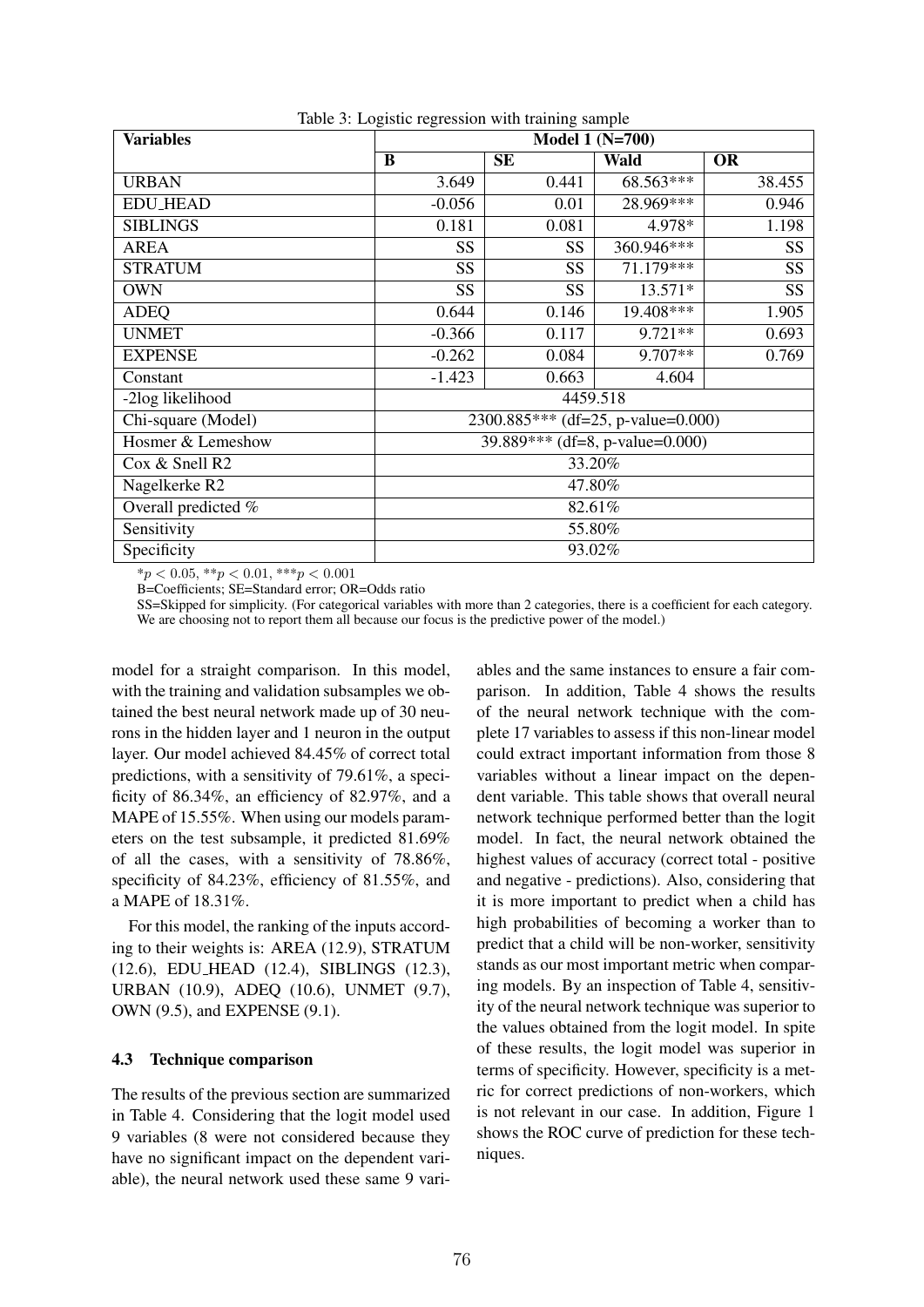| <b>Predictive measures</b> | Logit              | <b>Neural network</b> |                     |  |
|----------------------------|--------------------|-----------------------|---------------------|--|
|                            | <b>9 Variables</b> | <b>9 Variables</b>    | <b>17 Variables</b> |  |
| <b>Accuracy</b>            | 80.64%             | 81.69%                | 85.11%              |  |
| <b>Sensitivity</b>         | 52.78%             | 78.86%                | 90.02%              |  |
| <b>Specificity</b>         | 91.88%             | 84.23%                | 79.42%              |  |
| <b>Efficiency</b>          | 72.33%             | 81.55%                | 84.72%              |  |
| <b>MAPE</b>                | 19.36%             | 18.31%                | 14.89%              |  |

Table 4: Comparison of results of predictive capacity in the test subsample



Figure 1: ROC Curves Comparation

## 5 Discussion

Overall, the results show that the neural network technique surpasses the logit model in predictive capacity of child labor (sensitivity). Indeed, this phenomenon may have a more complex structure than is assumed by the logit model. In consequence, the neural network (which adopts nonlinear relationships) could capture sources of variation that are not identified by the logit technique. An accurate prediction of this phenomenon could be used by policy makers and government agencies to design adequate strategies or to invest scarce resources efficiently to deal with this problem.

Also, our findings show that the neural network model with 17 variables performed better than the 9-variables models (logit or neural network). This result suggests that this additional set of variables capture an important variability in explaining child labor. In other words, the neural network model

with 17 variables does not ignore information that is relevant to the prediction. This result could be used by decision makers to avoid discarding relevant factors when dealing with this phenomenon.

Another important result is that the neural network model shows that geographical indicators, income levels, gender, family composition and educational levels significantly predict child labor. These results are aligned with those of the logit model showing that stratum, geographic area, and housing conditions have a significant impact on our dependent variable. These results can be used to determine the relevance of each factor. In turn, this relevance-based ranking of factors could further help government agencies to better allocate their resources and implement their strategies to reduce child labor.

Finally, previous studies in this field have used linear statistical models to predict child labor. Our study shows that the use of computational intel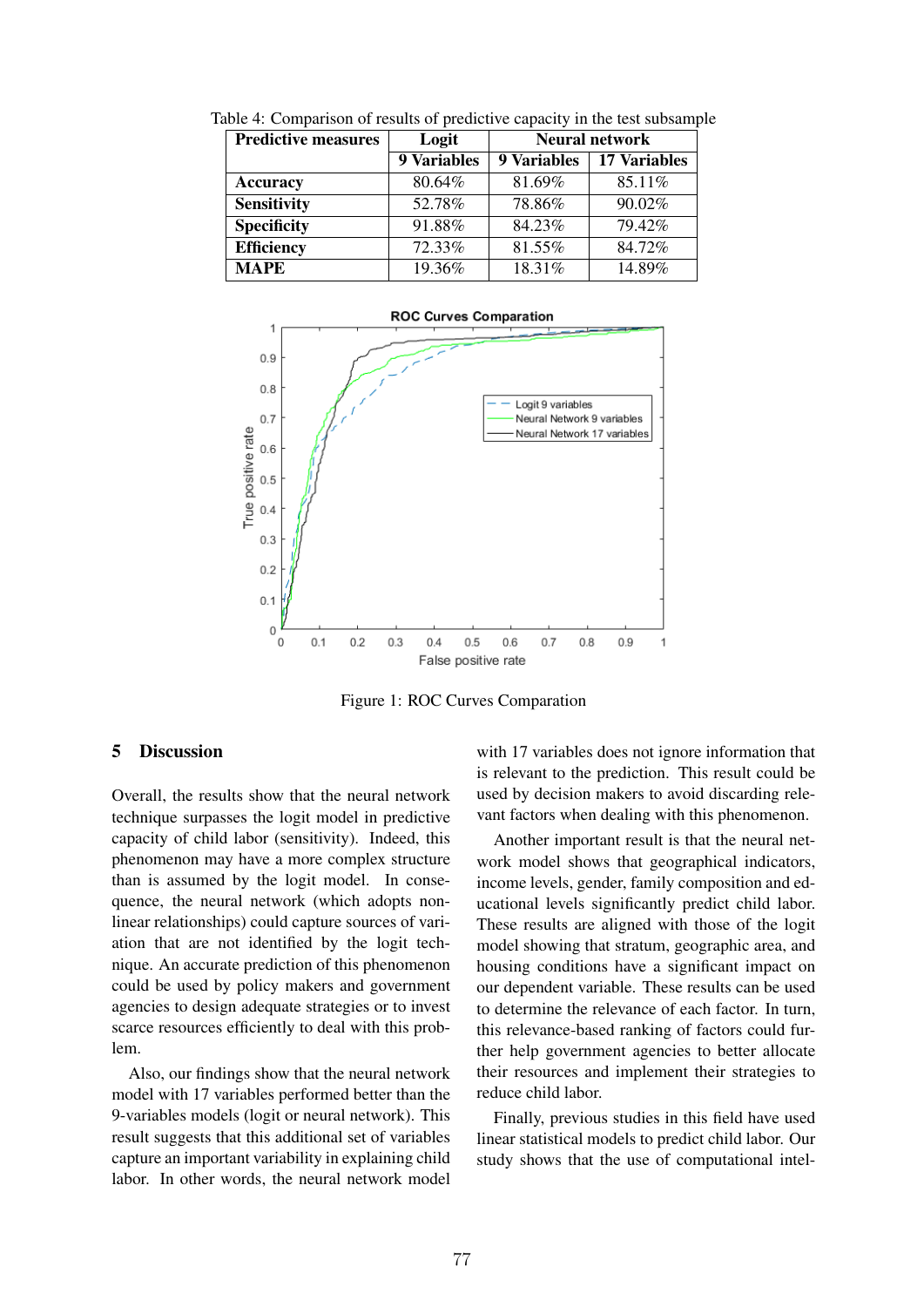ligence techniques, such as the neural network, could provide better predictions, which leads to better decision making.

#### References

- Hussein Abdou, John Pointon, and Ahmed El-Masry. 2008. Neural nets versus conventional techniques in credit scoring in Egyptian banking. *Expert Systems with Applications* 35(3):1275–1292.
- Lorena Alcázar. 2008. Asistencia y deserción en escue*las secundarias rurales del Peru´*, pages 41–82.
- Edward I Altman, Giancarlo Marco, and Franco Varetto. 1994. Corporate distress diagnosis: Comparisons using linear discriminant analysis and neural networks (the Italian experience). *Journal of Banking & Finance* 18(3):505–529.
- Gary Becker. 1962. Investment in Human Capital: A Theoretical Analysis. *Journal of Political Economy* 70.
- Christopher M Bishop. 1995. *Neural Networks for Pattern Recognition*. Oxford University Press, Inc., New York, NY, USA.
- George EP Box and Paul W Tidwell. 1962. Transformation of the Independent Variables. *Technometrics* 4(4):531–550. https://doi.org/10.1080/00401706.1962.10490038.
- Patrick M. Emerson and André Portela Souza. 2002. Bargaining over sons and daughters: Child labor, school attendance and intra-household gender bias in brazil.
- Luis García. 2006. The supply of child labor and household work. MPRA Paper 31402, University Library of Munich, Germany.
- Claudia Goldin. 2016. *Human Capital*, Springer Verlag, Heidelberg, Germany.
- Victoría Orazem Peter F & Sánchez Mario A Gunnarsson. 2006. Child labor and school achievement in latin america .
- Joe F Hair, Christian M Ringle, and Marko Sarstedt. 2011. PLS-SEM: Indeed a Silver Bullet. *Journal of Marketing Theory and Practice* 19(2):139–152. https://doi.org/10.2753/MTP1069-6679190202.
- Eric A Hanushek. 2013. Economic growth in developing countries: The role of human capital. *Economics of Education Review* 37:204–212.
- Simon Haykin. 1998. *Neural Networks: A Comprehensive Foundation*. Prentice Hall PTR, Upper Saddle River, NJ, USA, 2nd edition.
- Huajing He. 2016. Child labour and academic achievement: Evidence from gansu province in china. *China Economic Review* 38(C):130–150.
- D W Hosmer, S Lemeshow, and R X Sturdivant. 2013. *Applied Logistic Regression*. Wiley Series in Probability and Statistics. Wiley.
- James M Lattin, J D Carroll, and P E Green. 2003. *Analyzing Multivariate Data*. Number v. 1 in Analyzing Multivariate Data. Thomson Brooks/Cole.
- Pablo Lavado and José Gallegos. 2005. La dinámica de la deserción escolar en el Perú: un enfoque usando modelos de duración. Working Papers 05-08, Departamento de Economía, Universidad del Pacífico. https://ideas.repec.org/p/pai/wpaper/05-08.html.
- Huong Thu Le and Ross Homel. 2015. The impact of child labor on children's educational performance: Evidence from rural Vietnam. *Journal of Asian Economics* 36:1–13.
- Luiz Renato Lima, Shirley Mesquita, and Marianne Wanamaker. 2015. Child labor and the wealth paradox: The role of altruistic parents. *Economics Letters* 130:80–82.
- Karla Lopez. 2016. Determinantes del trabajo infantil y la deserción escolar en menores de 12 a 17 años en el Perú para los años 2006 y 2014. Bachelor's degree, PUCP, Perú.
- S James Press and Sandra Wilson. 1978. Choosing between Logistic Regression and Discriminant Analysis. *Journal of the American Statistical Association* 73(364):699–705.
- Diego C Rodrigues, David N Prata, and Michel A Silva. 2015. Exploring social data to understand child labor. *International Journal of Social Science and Humanity* 5(1):29.
- Jose Rodriguez. 2002. *Adquisicion de educaci ´ on esco- ´ lar basica en el Per ´ u: uso del tiempo de los menores ´ en edad escolar*. Departamento de Economía Pontificia Universidad Católica del Perú. http://EconPapers.repec.org/RePEc:pcp:pucotr:otr-2002-02.
- Jose Rodríguez and Silvana Vargas. 2009. *Trabajo infantil en el Peru. Magnitud y perfiles vulnera- ´ bles. Informe Nacional 2007-2008*. Departamento de Economía - Pontificia Universidad Católica del Perú
- José Rodríguez and Silvia Vargas. 2008. Escolaridad y trabajo infantil: patrones y determinantes de la asignación del tiempo de niños y adolescentes en Lima Metropolitana. Technical report, PUCP, Peru.
- David E. Rumelhart, Geoffrey E. Hinton, and Ronald J. Williams. 1986. Learning internal representations by error propagation. In *Parallel Distributed Processing: Explorations in the Microstructure of Cognition, Volume 1: Foundations*, MIT Press, pages 318–362.